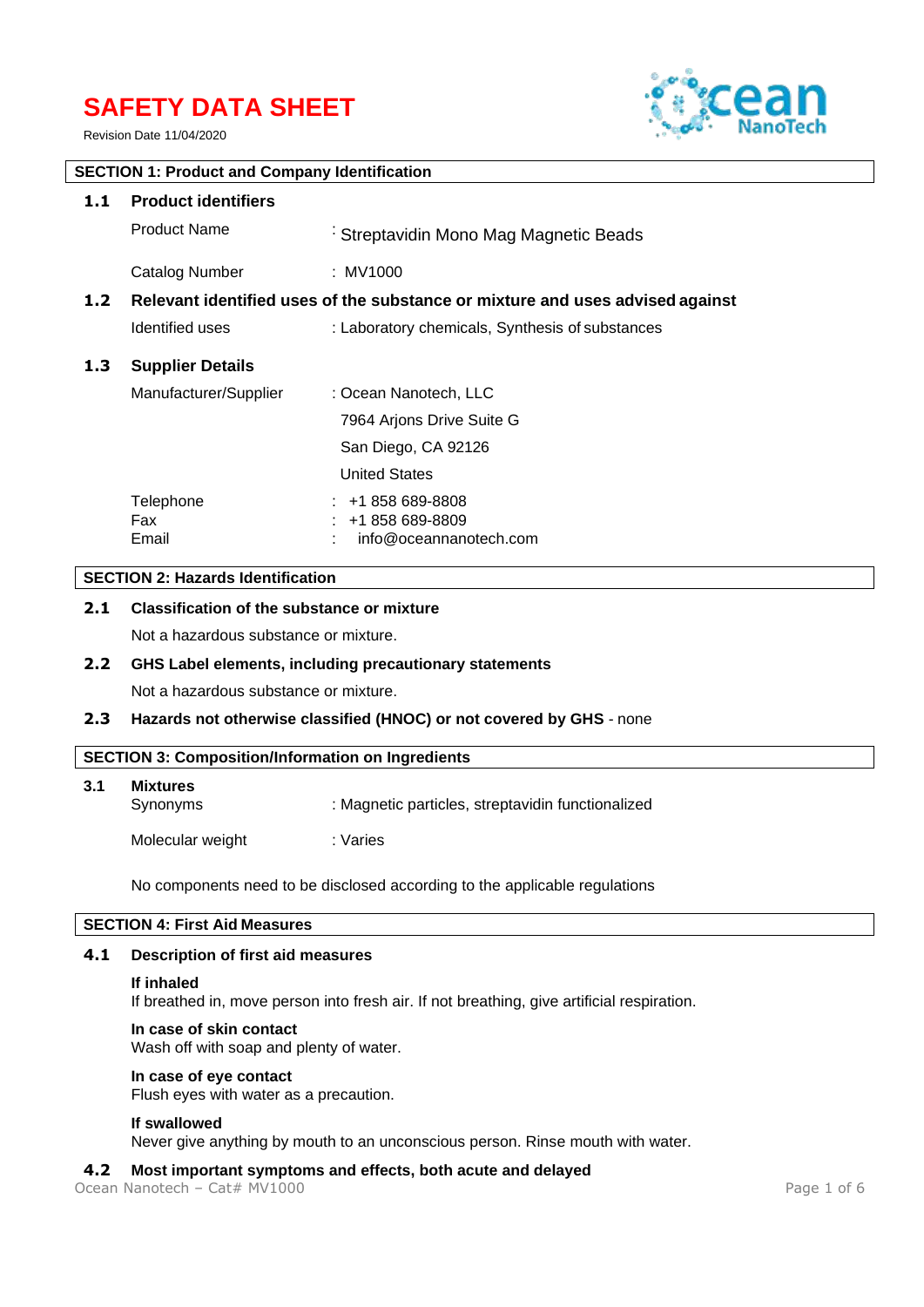The most important known symptoms and effects are described in the labelling (see section 2.2) and/or in section 11

**4.3 Indication of any immediate medical attention and special treatment needed** No data available

#### **SECTION 5: Firefighting Measures**

#### **5.1 Extinguishing Media Suitable**

#### **extinguishing media**

Use water spray, alcohol-resistant foam, dry chemical or carbon dioxide.

- **5.2 Special hazards arising from the substance or mixture** Carbon oxides
- **5.3 Advice for firefighters** Wear self-contained breathing apparatus for firefighting if necessary.
- **5.4 Further information** No data available

#### **SECTION 6: Accidental Release Measures**

- **6.1 Personal precautions, protective equipment and emergency procedures** Avoid breathing vapors, mist or gas. For personal protection see section 8.
- **6.2 Environmental precautions** Do not let product enter drains.
- **6.3 Methods and materials for containment and cleaning up** Keep in suitable, closed containers for disposal.
- **6.4 Reference to other sections** For disposal see section 13.

#### **SECTION 7: Handling and Storage**

- **7.1 Precautions for safe handling** For precautions see section 2.2.
- **7.2 Conditions for safe storage, including any incompatibilities** Keep container tightly closed in a dry and well-ventilated place. Containers which are opened must be carefully resealed and kept upright to prevent leakage.

Recommended storage temperature 2 - 8 °C

#### Do not freeze. Storage class (TRGS 510): 12: Non-Combustible Liquids

#### **7.3 Specific end use(s)**

Apart from the uses mentioned in section 1.2 no other specific uses are stipulated

#### **SECTION 8: Exposure Controls/Personal Protection**

#### **8.1 Control parameters**

**Components with workplace control parameters** Contains no substances with occupational exposure limit values.

#### **8.2 Exposure controls**

**Appropriate engineering controls** General industrial hygiene practice.

#### **Personal protective equipment**

#### **Eye/face protection**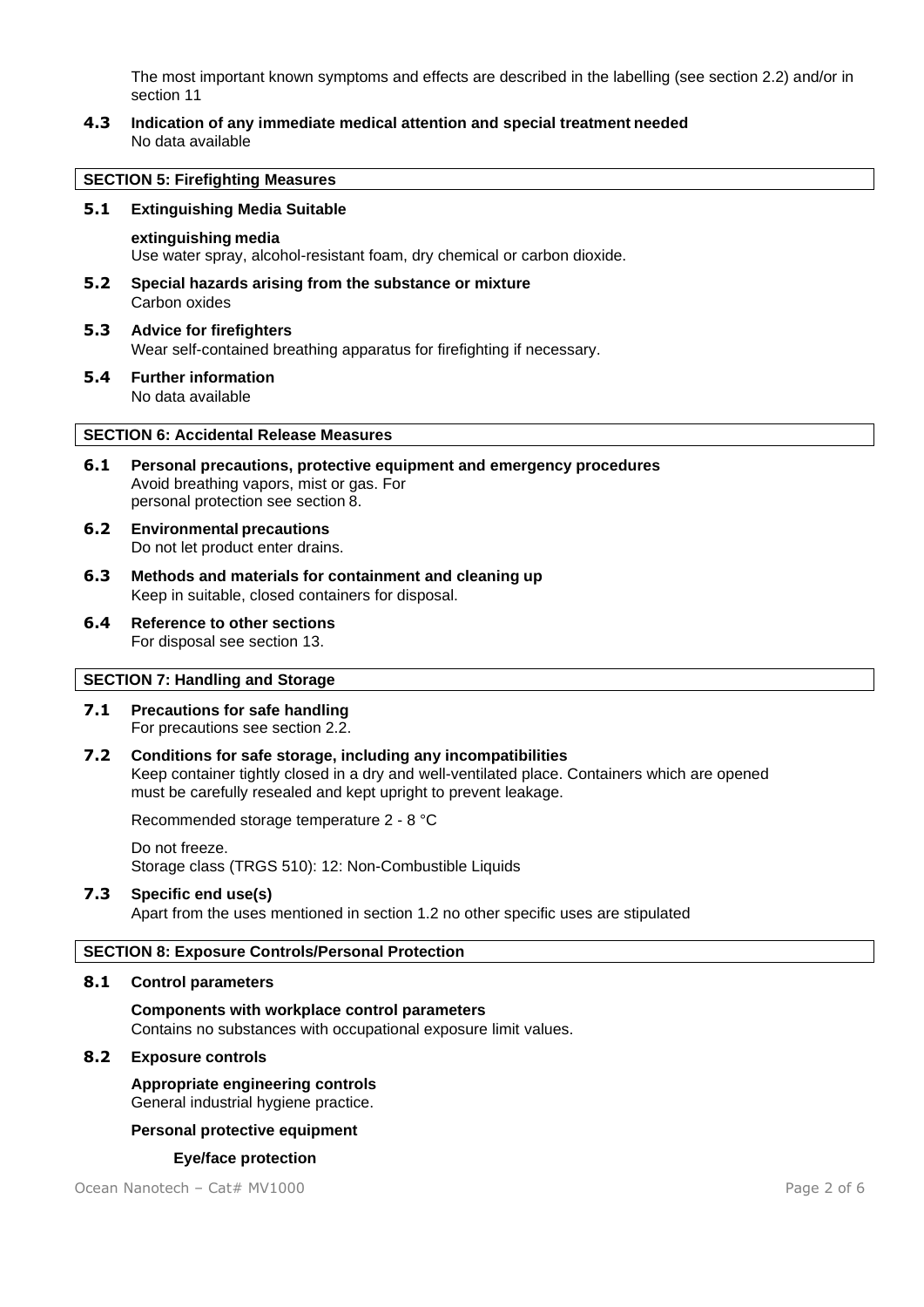Use equipment for eye protection tested and approved under appropriate government standards such as NIOSH (US) or EN 166(EU).

#### **Skin protection**

Handle with gloves. Gloves must be inspected prior to use. Use proper glove removal technique (without touching glove's outer surface) to avoid skin contact with this product. Dispose of contaminated gloves after use in accordance with applicable laws and good laboratory practices. Wash and dry hands.

#### **Body Protection**

Impervious clothing, the type of protective equipment must be selected according to the concentration and amount of the dangerous substance at the specific workplace.

#### **Respiratory protection**

Respiratory protection not required. For nuisance exposures use type OV/AG (US) or type ABEK (EU EN 14387) respirator cartridges. Use respirators and components tested and approved under appropriate government standards such as NIOSH (US) or CEN (EU).

#### **Control of environmental exposure**

Do not let product enter drains.

#### **SECTION 9: Physical and Chemical Properties**

#### **9.1 Information on basic physical and chemical properties**

| a) | Appearance                                         | Form: liquid               |
|----|----------------------------------------------------|----------------------------|
|    |                                                    | Color: brown/black         |
| b) | Odor                                               | No data available          |
| c) | <b>Odor Threshold</b>                              | No data available          |
| d) | рH                                                 | 6.0 - 8.0 at 25 °C (77 °F) |
| e) | Melting<br>point/freezing point                    | $0.0 °C$ (32.0 °F)         |
| f) | Initial boiling point<br>and boiling range         | 100.0 °C 212.0 °F          |
| g) | Flash point                                        | Not applicable             |
| h) | Evaporation rate                                   | No data available          |
| i) | Flammability (solid,<br>gas)                       | No data available          |
| j) | Upper/lower<br>flammability or<br>explosive limits | No data available          |
| k) | Vapor pressure                                     | No data available          |
| I) | Vapor density                                      | No data available          |
| m) | Relative density                                   | $1.00$ g/cm3               |
| n) | Water solubility                                   | Completely miscible        |
| o) | Partition coefficient: n-<br>octanol/water         | No data available          |
| p) | Auto-ignition<br>temperature                       | No<br>data<br>available    |
| q) | Decomposition<br>temperature                       | No data available          |
| r) | Viscosity                                          | No data available          |
| s) | <b>Explosive properties</b>                        | No data available          |
| t) | Oxidizing properties                               | No data available          |

Ocean Nanotech – Cat# MV1000 Page 3 of 6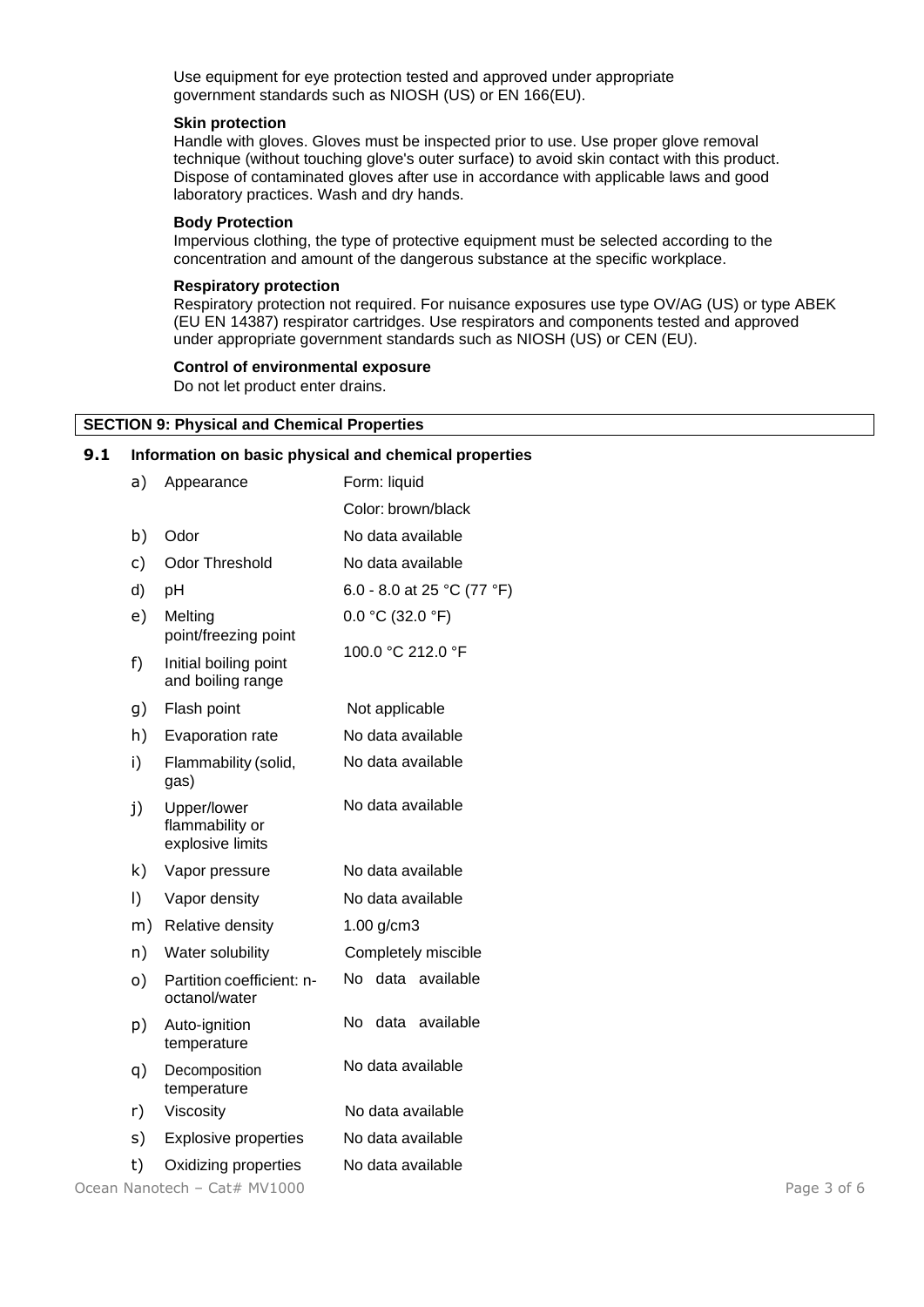#### **SECTION 10: Stability and Reactivity**

#### **10.1 Reactivity** No data available

# **10.2 Chemical stability**

Stable under recommended storage conditions.

- **10.3 Possibility of hazardous reactions** No data available
- **10.4 Conditions to avoid** No data available
- **10.5 Incompatible materials** Strong oxidizing agents

#### **10.6 Hazardous decomposition products** Hazardous decomposition products formed under fire conditions. - Carbon oxides Other decomposition products - No data available In the event of fire: see section 5

### **SECTION 11: Toxicological Information**

#### **11.1 Information on toxicological effects Acute**

**toxicity** No data available

**Skin corrosion/irritation** No data available

**Serious eye damage/eye irritation** No data available

**Respiratory or skin sensitization**

No data available

**Germ cell mutagenicity**

No data available

#### **Carcinogenicity**

- IARC: No component of this product present at levels greater than or equal to 0.1% is identified as probable, possible or confirmed human carcinogen by IARC.
- ACGIH: No component of this product present at levels greater than or equal to 0.1% is identified as a carcinogen or potential carcinogen by ACGIH.
- NTP: No component of this product present at levels greater than or equal to 0.1% is identified as a known or anticipated carcinogen by NTP.
- OSHA: No component of this product present at levels greater than or equal to 0.1% is on OSHA's list of regulated carcinogens.

#### **Reproductive toxicity**

No data available

**Specific target organ toxicity - single exposure** No data available

**Specific target organ toxicity - repeated exposure** No data available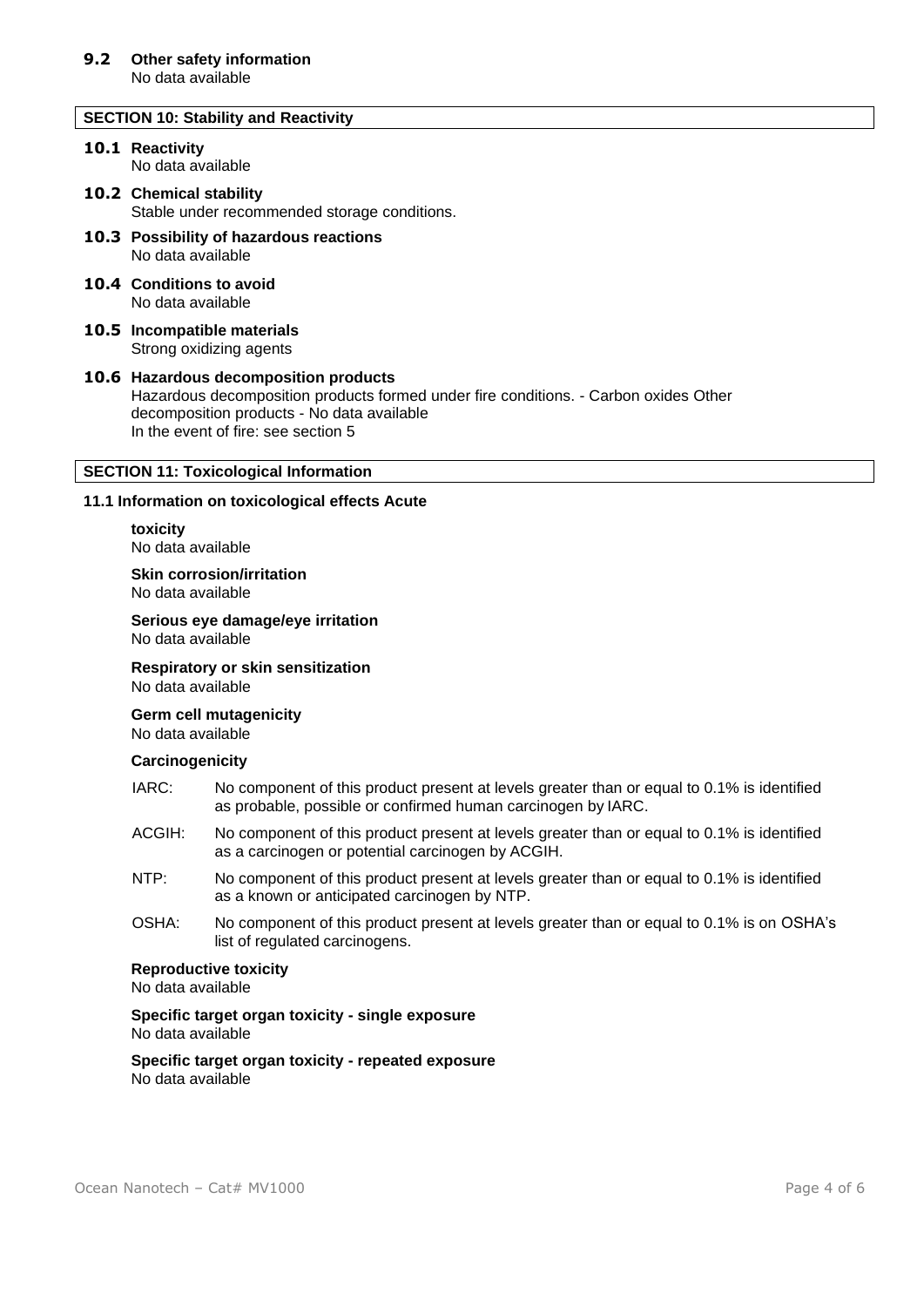# **Additional Information**

RTECS: Not available

# **SECTION 12: Ecological Information**

# **12.1 Toxicity**

No data available

- **12.2 Persistence and degradability** No data available
- **12.3 Bioaccumulative potential** No data available
- **12.4 Mobility in soil** No data available
- **12.5 Results of PBT and vPvB assessment** PBT/vPvB assessment not available as chemical safety assessment not required/not conducted
- **12.6 Other adverse effects** No data available

# **SECTION 13: Disposal Considerations**

### **13.1 Waste treatment methods Product**

Offer surplus and non-recyclable solutions to a licensed disposal company.

#### **Contaminated packaging**

Dispose of as unused product.

# **SECTION 14: Transportation Information**

#### **DOT (US)** Not dangerous goods

**IMDG**

Not dangerous goods

# **IATA**

Not dangerous goods

#### **SECTION 15: Regulatory Information**

#### **SARA 302 Components**

No chemicals in this material are subject to the reporting requirements of SARA Title III, Section 302.

#### **SARA 313 Components**

This material does not contain any chemical components with known CAS numbers that exceed the threshold (De Minimis) reporting levels established by SARA Title III, Section 313.

#### **SARA 311/312 Hazards**

No SARA Hazards

# **Massachusetts Right to Know Components**

No components are subject to the Massachusetts Right to Know Act.